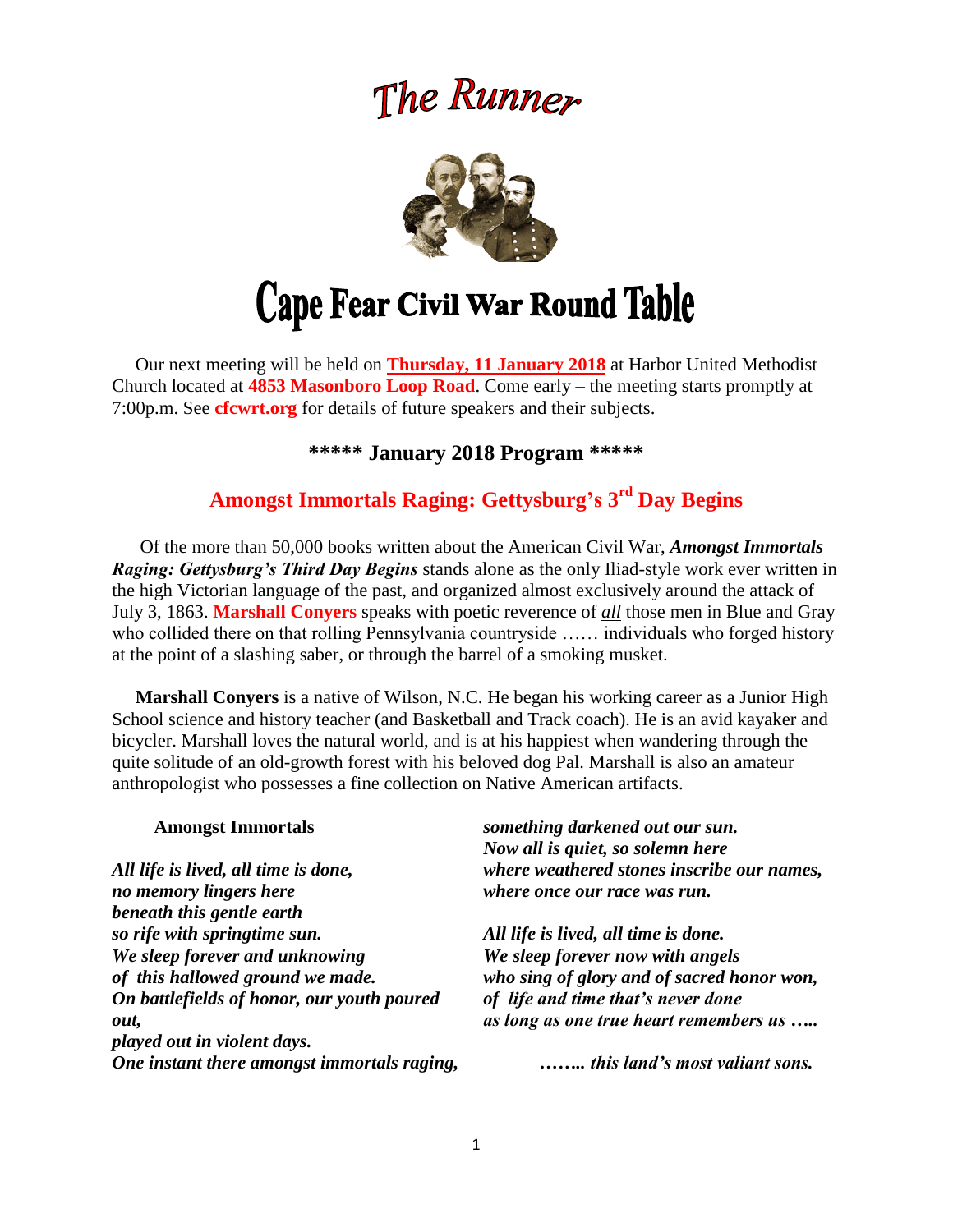

**NC Monument at Gettysburg Marshall Conyers**



# **\*\*\*\*\* Trivia Questions for January 2018 \*\*\*\*\***

**1 – Why was the Third Day at Gettysburg so critical to those who wore the Blue and Gray?**

**2 – Mexican General Santa Anna built strong defensive positions to block Scott's advance on Mexico City. What actions did the Americans use to attack the defenders?**

## **\*\*\*\*\* Raffle Winners \*\*\*\*\***

## **Raffle Master: Ed Gibson**

If you have books, prints, or other items that you would like to donate to the raffle, contact Ed Gibson [\(egibson759@aol.com\)](mailto:egibson759@aol.com) before our next meeting. *The raffle is one of the components which allow the CFCWRT to fund our activities and our speakers*. Please take part in our raffle by contributing items and/or purchasing tickets.

| <b>Men of God</b>                   | <b>Bill Hewitt</b> |
|-------------------------------------|--------------------|
| Ewell                               | George Holston     |
| <b>I Rode with Stonewall</b>        | Jim Gannon         |
| <b>Fighting for the Confederacy</b> | Jim Gannon         |
| <b>Embattled Rebel</b>              | <b>Bill Jayne</b>  |
| H.L. Hunley                         | Judy Ward          |

## \*\*\*\*\* **Member News & Activities** \*\*\*\*\*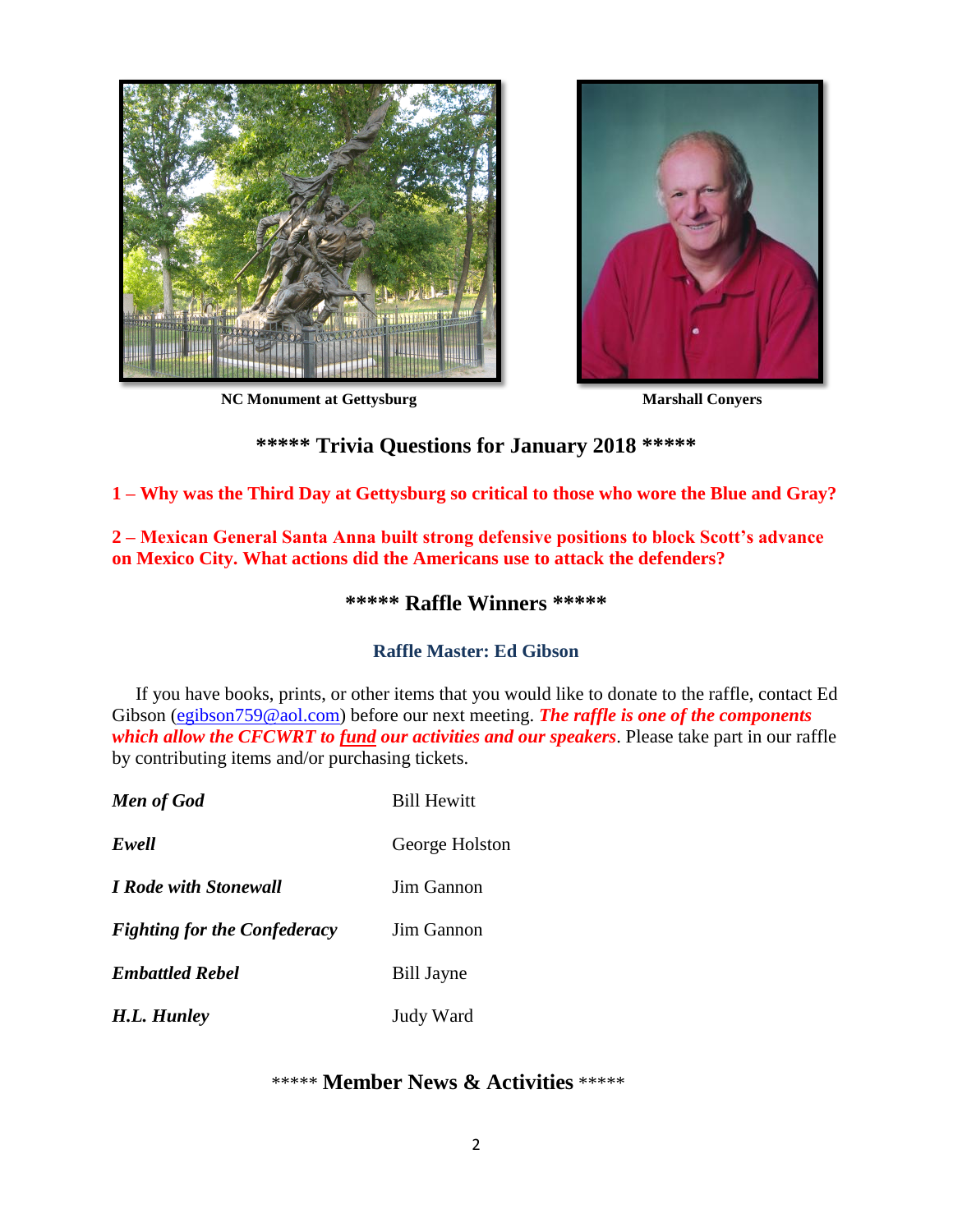

**Blockade Runner the** *Robert E. Lee*

 If you have member news or news about Civil War events that you think would be of interest to CFCWRT membership, send me an email with the details to tpwinstead@gmail.com. Thank you.

#### **1 – Happy New Year!!!!!!!!**

**2 - Cape Fear 3** and the **Blockade Runner** Chapters of the United Daughters of the Confederacy will be collecting old medicine/pill bottles for overseas uses in medical missions.

 Remove the labels and donate bottles to this worthy cause. Please give used bottles to **Linda Lashley** at our next RT meeting.

#### **3 – Two Weeks of Fury – Wise's Fork, Monroe's Crossroads, Averasboro, Bentonville - September 28-30,** *2018*

 The Two Weeks of Fury Symposium will begin with an optional half-day on Friday, Sept. 28, in Kinston. Friday evening will include a key-note lecture at The Barn at [Broadslab.](http://www.broadslabdistillery.com/) Saturday's tours begin with a rare trip to Monroe's Crossroads battlefield and a guided tour of Civil War Fayetteville and Averasboro. Saturday will wrap with an intimate meet and greet at Bentonville Battlefield featuring heavy hors d'oeuvre and drinks. Sunday will conclude with a guided tour of Bentonville Battlefield.

 Only *100* tickets will be sold, with a limit of *25* being sold for the optional Friday, half-day. Tickets include two meals, snacks, water, soda, and Saturday evening hors d'oeuvre and drinks. Your price includes venue admissions and a copy of Mark Moore's *Historical Guide to Bentonville,* an excellent map guidebook of the Carolinas Campaign. The price for the event will be \$*350* or \$*395* if you include the Kinston trip on Friday afternoon.

#### Contact (910) 594-0789 [amanda.brantley@ncdcr.gov](mailto:amanda.brantley@ncdcr.gov?subject=Symposium%20&%20Tour)

 I attended a similar symposium some years ago with many of the same speakers. I highly recommend this event.

**4 - Cape Fear Civil War Round Table - Dinner Meeting at 7:00p.m. – February 8, 2018** – Blockade Runner: Wrightsville Beach – Nighthawk Room– Speaker: Rod Gragg, Subject: "Up Close & Personal: Witnesses to the War." Dinner and Presentation \$35 per attendee: An early & reasonably priced evening that your Valentine will enjoy. Please